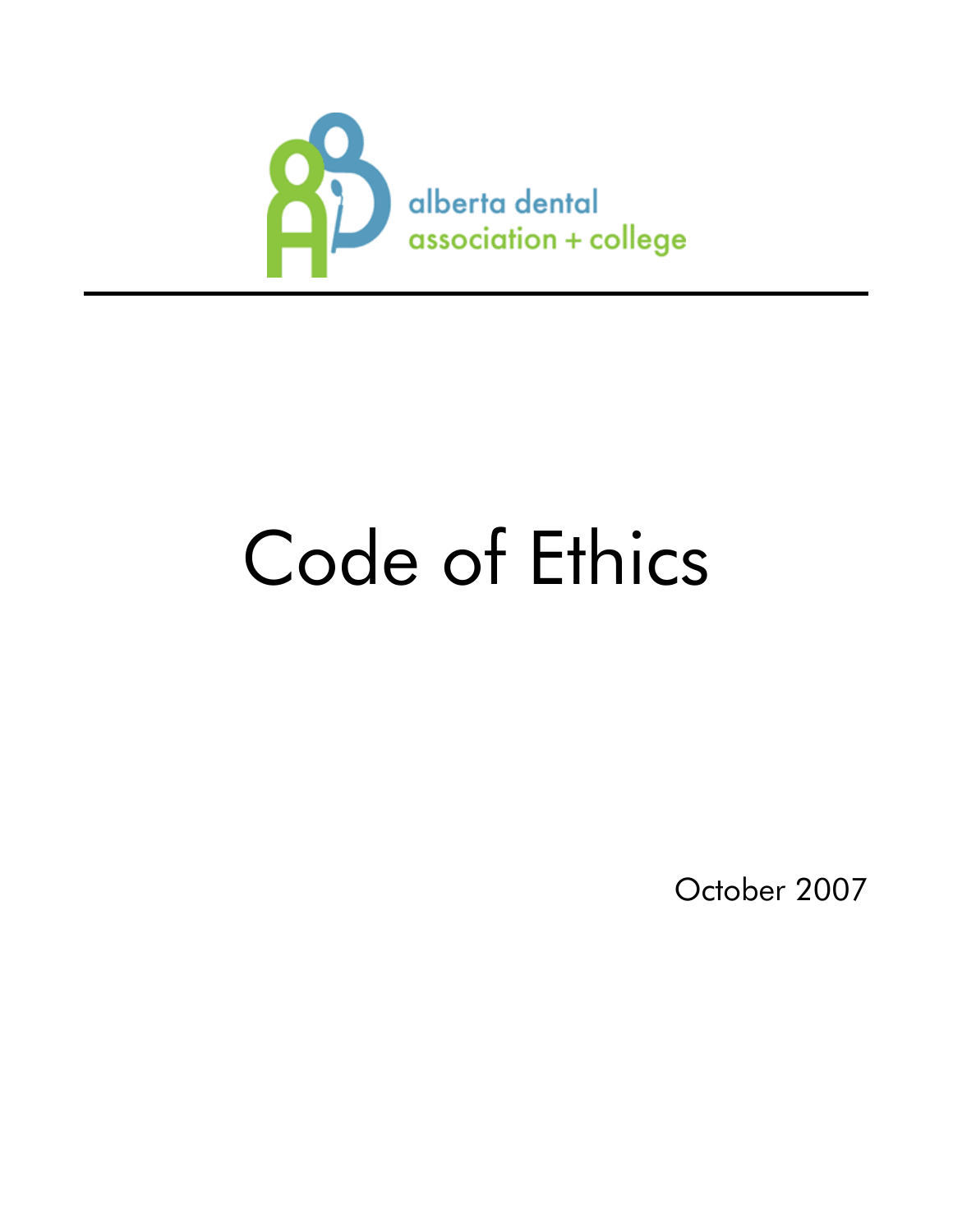## **Table of Contents**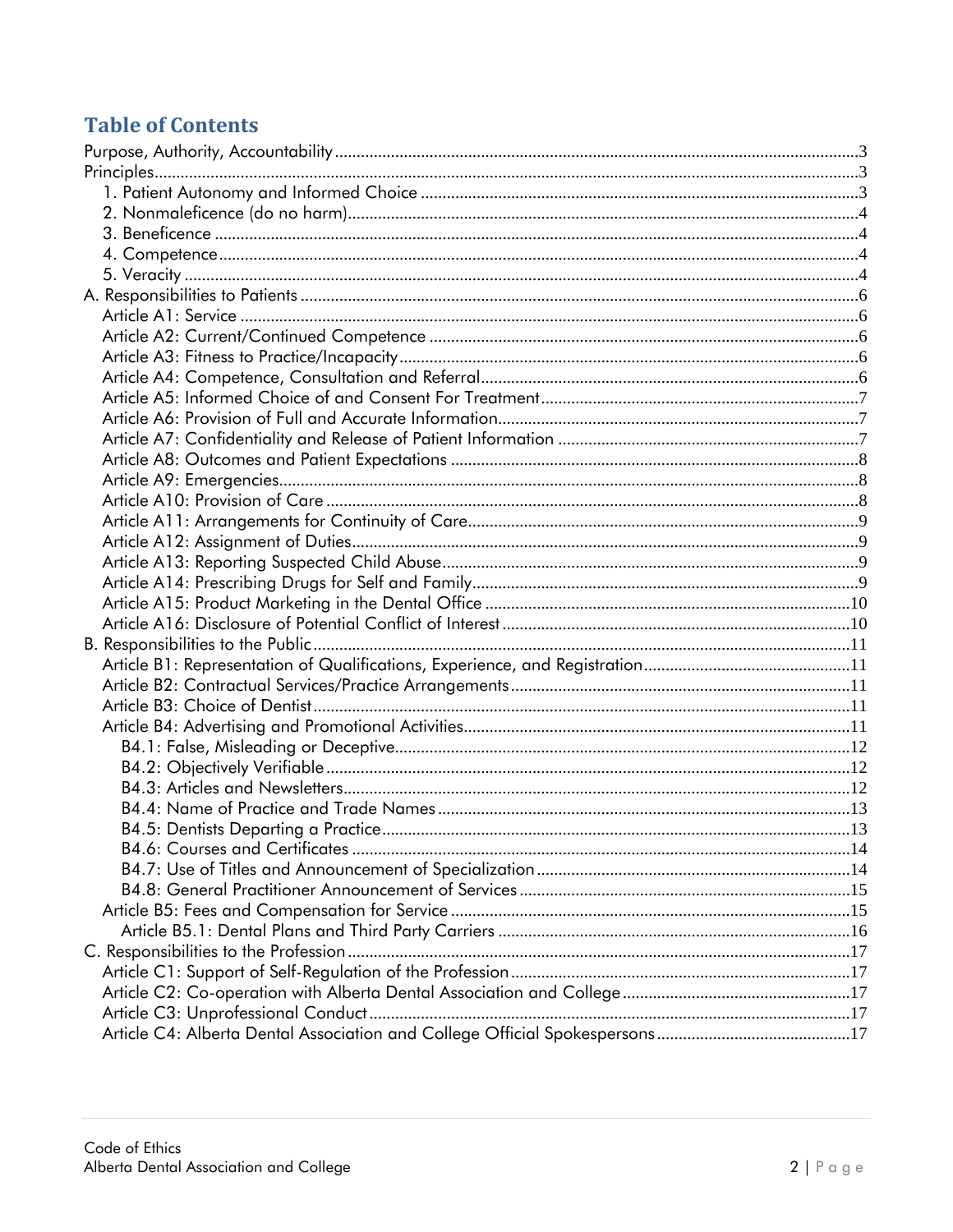## <span id="page-2-0"></span>Purpose, Authority, Accountability

This Code of Ethics is a set of principles of professional conduct that governs all registered dentists (generalists and specialists) and establishes the expectations for dentists in fulfilling duties to their patients, to the public, and to the profession. This Code of Ethics affirms and clarifies principles that are definitive to professional and ethical dental care. For those about to enter the profession, this Code of Ethics identifies the basic moral and ethical commitments of dentists and will serve as a source for education and reflection. For those within the profession, this Code of Ethics provides direction for ethical practice; and, in so doing, it also serves as a basis for self-evaluation. For those outside the profession, this Code of Ethics provides public identification of the profession's ethical expectations of its members. Therefore, this Code of Ethics is also educational. It governs behavior and expresses to the larger community the values and ideals that are espoused by the dental profession by reason of trust, commitment, and governance.

The Code of Ethics is an important part of the way in which the Alberta Dental Association and College fulfills its obligation to promote and protect the public interest. This Code of Ethics is binding on all members and violations may result in disciplinary action. The Code of Ethics, by its very nature, cannot be a complete articulation of all ethical obligations. In resolving ethical issues, dentists shall consider ethical principles, the patient's needs and interests, and all applicable laws.

The Code of Ethics that follows sets forth the ethical duties that along with the Standards of Practice, are binding on registered members of the Alberta Dental Association and College. Anyone who believes that a member-dentist has acted unethically or in an unskilled manner may bring the matter to the attention of the Complaints Director, to be dealt with in accordance with the provisions of the Health Professions Act of the Province of Alberta.

## <span id="page-2-1"></span>**Principles**

This Code of Ethics contains mandatory requirements for dentists and expresses the values shared by the dentists and dental profession of Alberta. The Principles of Ethics are the goals to which every member of the profession must aspire. There are five fundamental principles that form the foundation of the Alberta Dental Association and College Code of Ethics. These are:

#### <span id="page-2-2"></span>1. Patient Autonomy and Informed Choice

Dentists have a duty to assess and inform the patient of the nature of the condition requiring potential treatment, the treatment and non-treatment options available including the advantages, disadvantages and the potential significant risks and costs of these options and whether it is appropriate to consider referral to a specialist. The patient makes the final decision on choice of treatment, and on choice of practitioner to provide any treatment (generalist or specialist), or to follow-up after referral or second opinion.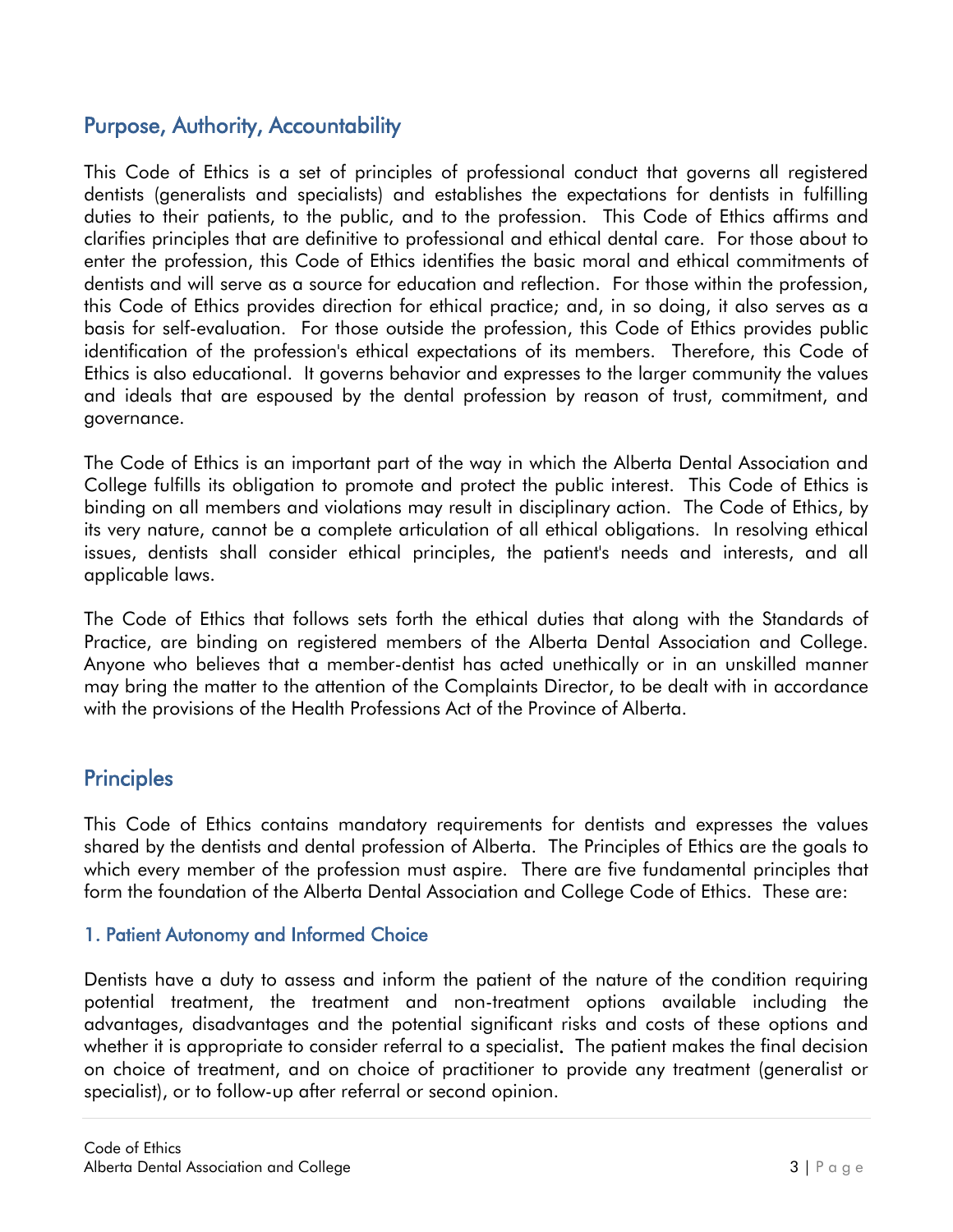#### <span id="page-3-0"></span>2. Nonmaleficence (do no harm)

Dental treatment shall expressly be intended to not leave the patient in a worse state than if no treatment had been provided. It is acknowledged that such states may inadvertently arise due to unanticipated or uncontrollable circumstances, regardless of that intention. Should harm to the patient occur, the dentist shall disclose it to the patient.

#### <span id="page-3-1"></span>3. Beneficence

Dental treatment shall expressly be intended to result in an improvement or maintenance of the patient's condition. The ultimate goal of treatment shall be to optimize oral function and/or appearance for the patient. It is acknowledged that the achievement of this goal will be influenced by variables such as the patient's age, general health, underlying anatomy, previous treatment, pre-existing conditions, and compliance with oral hygiene and other instructions. A dentist has the responsibility to provide a high standard of professional services and is accountable for the intended benefit and outcome of any treatment regardless of whether the treatment is medically necessary, or for structural, functional, cosmetic/aesthetic, preventive or health promotion purposes.

#### <span id="page-3-2"></span>4. Competence

The dentists' primary obligation is to provide service to patients through the delivery of quality care in a competent and timely fashion. It is acknowledged that under certain circumstances beyond the dentist's control, access to resources may affect the timeliness of care delivery. Dentists have a duty to apply the knowledge, skills, attitudes and judgments necessary to perform competently in the provision of all patient assessments and services, in accordance with currently accepted professional standards.

#### <span id="page-3-3"></span>5. Veracity

A dentist must obtain informed consent from his or her patient prior to conducting any treatment. The dentist must be truthful and forthright in all professional matters. This means fully disclosing and not misrepresenting information in dealings with patients, the public at large on dental matters, other professionals, and the Alberta Dental Association and College.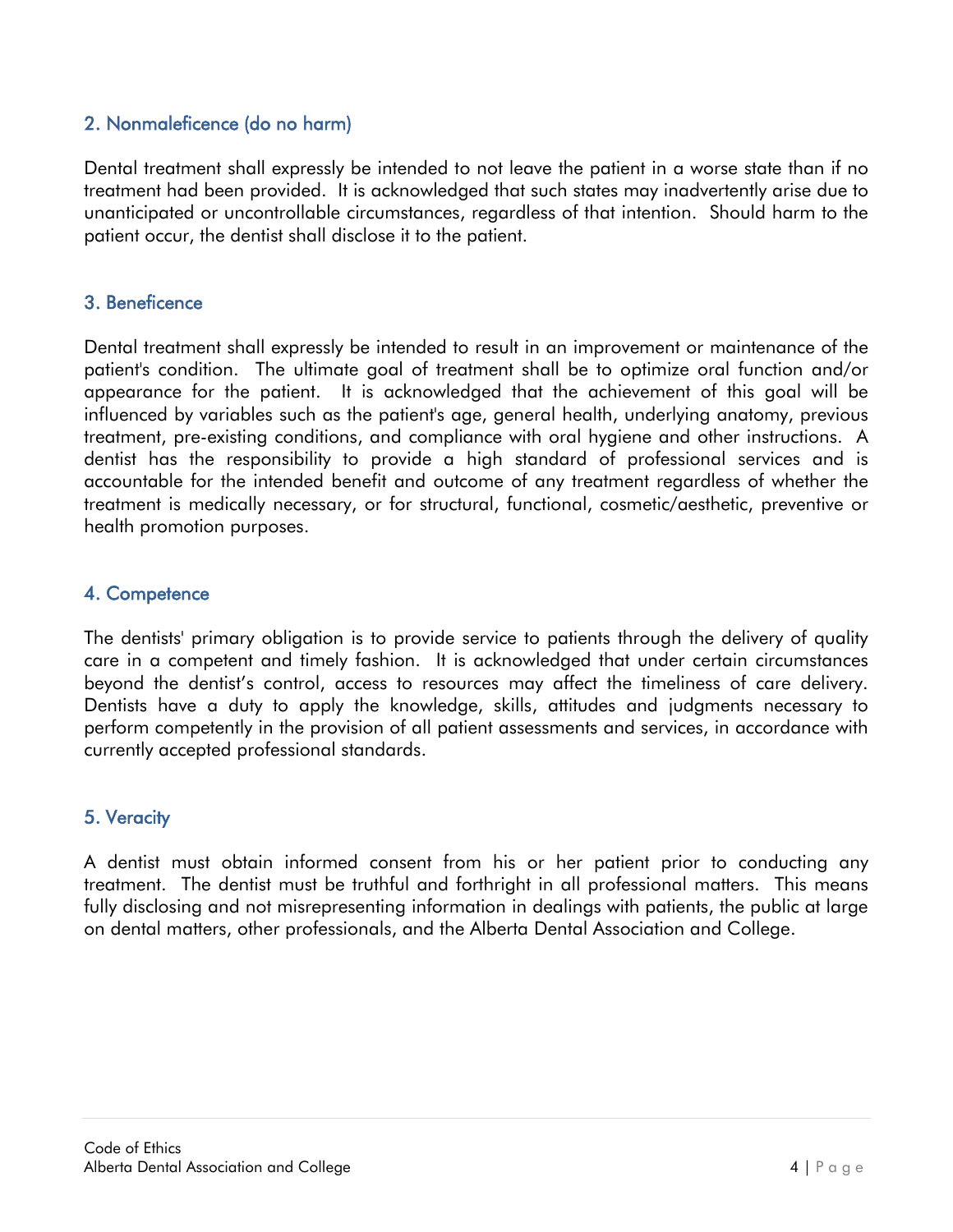## A. [Responsibilities to Patients](http://www.abda.ab.ca/resources/resources_ada_code_of_ethics_a.asp#TOP)

- [Article A1:](http://www.abda.ab.ca/resources/resources_ada_code_of_ethics_a.asp#A1) Service
- Article A2: [Current/Continued Competence](http://www.abda.ab.ca/resources/resources_ada_code_of_ethics_a.asp#A2)
- Article A3: [Fitness to Practice/Incapacity](http://www.abda.ab.ca/resources/resources_ada_code_of_ethics_a.asp#A3)
- Article A4: [Competence, Consultation and Referral](http://www.abda.ab.ca/resources/resources_ada_code_of_ethics_a.asp#A4)
- [Article A5: Informed Choice of and Consent For Treatment](http://www.abda.ab.ca/resources/resources_ada_code_of_ethics_a.asp#A5)
- Article A6: [Provision of Full and Accurate Information](http://www.abda.ab.ca/resources/resources_ada_code_of_ethics_a.asp#A6)
- Article A7: [Confidentiality and Release of Patient Information](http://www.abda.ab.ca/resources/resources_ada_code_of_ethics_a.asp#A7)
- Article A8: [Guarantees](http://www.abda.ab.ca/resources/resources_ada_code_of_ethics_a.asp#A8)
- Article A9: [Emergencies](http://www.abda.ab.ca/resources/resources_ada_code_of_ethics_a.asp#A9)
- Article A10: [Provision of Care](http://www.abda.ab.ca/resources/resources_ada_code_of_ethics_a.asp#A10)
- [Article A11:Arrangements for Continuity of Care](http://www.abda.ab.ca/resources/resources_ada_code_of_ethics_a.asp#A11)
- [Article A12:Assignment of Duties](http://www.abda.ab.ca/resources/resources_ada_code_of_ethics_a.asp#A12)
- Article A13: [Reporting Suspected Abuse](http://www.abda.ab.ca/resources/resources_ada_code_of_ethics_a.asp#A13)
- Article A14: [Prescribing Drugs for Self and Family](http://www.abda.ab.ca/resources/resources_ada_code_of_ethics_a.asp#A14)
- Article A15: [Product Marketing in the Dental Office](http://www.abda.ab.ca/resources/resources_ada_code_of_ethics_a.asp#A15)
- Article A16: [Disclosure of Potential Conflict of Interest](http://www.abda.ab.ca/resources/resources_ada_code_of_ethics_a.asp#A16)

## B. [Responsibilities to the Public](http://www.abda.ab.ca/resources/resources_ada_code_of_ethics_b.asp#TOP)

- Article B1: Representation of [Qualifications, Experience, and Registration](http://www.abda.ab.ca/resources/resources_ada_code_of_ethics_b.asp#B1)
- Article B2: Contractual Services/Practice Arrangements
- Article B3: [Choice of Dentist](http://www.abda.ab.ca/resources/resources_ada_code_of_ethics_b.asp#B3)
- Article B4: [Advertising and Promotional Activities](http://www.abda.ab.ca/resources/resources_ada_code_of_ethics_b.asp#B4)
- Article B5: [Fees and Compensation for Service](http://www.abda.ab.ca/resources/resources_ada_code_of_ethics_b.asp#B5)

## C. [Responsibilities to the Profession](http://www.abda.ab.ca/resources/resources_ada_code_of_ethics_c.asp#TOP)

- Article C1: [Support of Self-Regulation of the Profession](http://www.abda.ab.ca/resources/resources_ada_code_of_ethics_c.asp#C1)
- Article C2: [Co-operation with Alberta Dental Association and College](http://www.abda.ab.ca/resources/resources_ada_code_of_ethics_c.asp#C2)
- Article C3: [Unprofessional Conduct](http://www.abda.ab.ca/resources/resources_ada_code_of_ethics_c.asp#C3)
- Article C4: Alberta Dental Association and [College Official Spokespersons](http://www.abda.ab.ca/resources/resources_ada_code_of_ethics_c.asp#C4)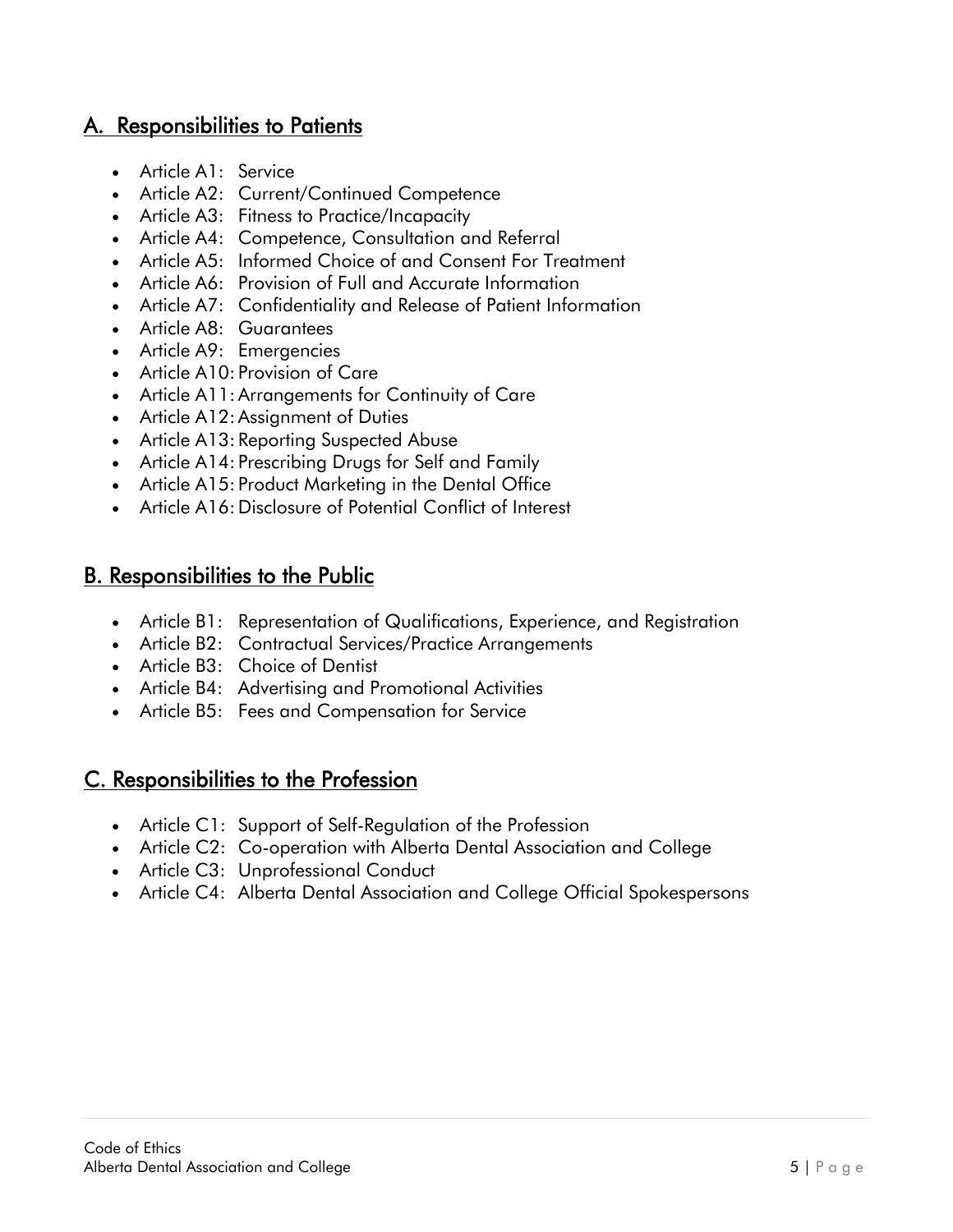## <span id="page-5-0"></span>A. Responsibilities to Patients

#### <span id="page-5-1"></span>Article A1: Service

As a primary health care provider, a dentist's first responsibility is a duty of care to the patient. As such, the competent and timely delivery of safe care appropriate to the presenting clinical circumstances and services sought by the patient shall be the most important aspect of that responsibility.

#### <span id="page-5-2"></span>Article A2: Current/Continued Competence

The privilege of dentists to be accorded professional status rests primarily in the knowledge, skill, attitude and judgment with which they serve their patients and society. All dentists, therefore, must keep their knowledge of dentistry current and must provide treatment in accordance with currently accepted professional standards. Dentists have an obligation to maintain competence throughout their career and to comply with the Alberta Dental Association and College's Continuing Competence Program under the Health Professions Act of Alberta.

#### <span id="page-5-3"></span>Article A3: Fitness to Practice/Incapacity

A dentist may experience medical or behavioral impediments to competence. A dentist shall inform the College when a serious injury, medical condition, infection or any other condition has either immediately affected, or may affect over time, his or her ability to practice safely and competently. It is unethical for a dentist to practice while using controlled substances, alcohol or chemical agents that impair their ability to practice. A dentist has an ethical obligation to urge impaired colleagues to seek treatment. A dentist with first-hand knowledge that a colleague is practicing dentistry when so impaired has an ethical responsibility to report such information to the Alberta Dental Association and College. In this Article the term "infection" includes, but is not limited to, HIV/AIDS, Hepatitis B, and Hepatitis C.

#### <span id="page-5-4"></span>Article A4: Competence, Consultation and Referral

A dentist shall provide assessment and/or treatment for a patient only when currently competent to do so by reason of his or her education and training, experience, or demonstrated continued competence; otherwise the dentist should consult with another dentist or dental specialist with the appropriate competencies and/or refer the patient to an appropriate care provider for assessment and/or treatment.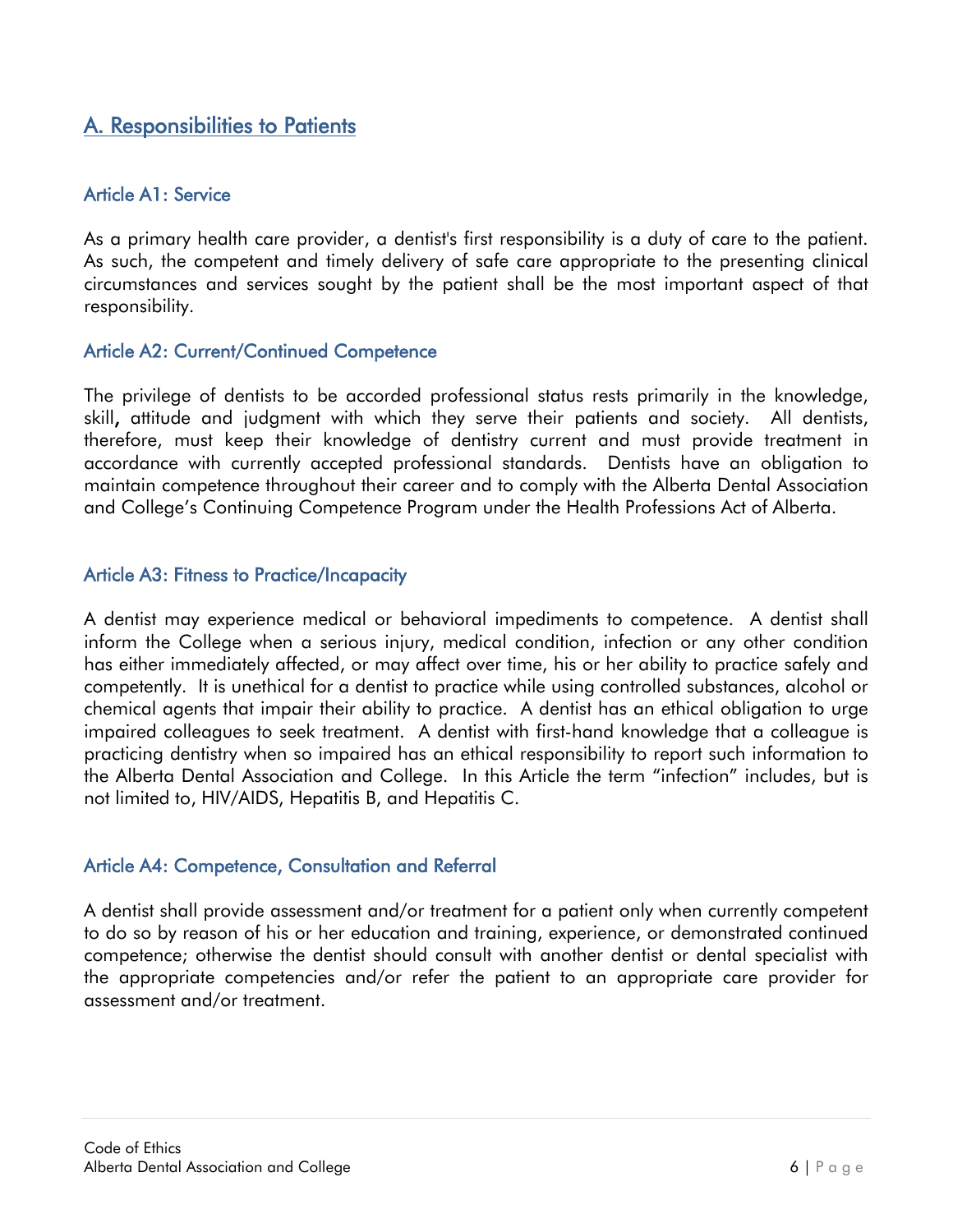#### <span id="page-6-0"></span>Article A5: Informed Choice of and Consent For Treatment

A dentist must discuss treatment and non-treatment recommendations with the patient including benefits, prognosis and significant risks of doing or of not doing treatment as well as reasonable alternatives and associated costs in order to allow the patient to make an informed choice. Dentists who misrepresent unnecessary dental procedures as necessary and recommend or perform unnecessary services on this basis are engaged in unethical conduct.

A dentist shall also inform the patient if any proposed oral health care involves treatment techniques and/or products that are not generally recognized or accepted by the dental profession. The dentist has a right to refuse to provide treatment that is not generally recognized or accepted by the profession even when requested to do so by the patient.

Informed choice implies that a dentist fully informs the patient of the above before obtaining informed consent for providing the services selected by the patient.

#### <span id="page-6-1"></span>Article A6: Provision of Full and Accurate Information

A dentist is obligated to provide to the patient full and accurate comment and opinion concerning their oral health. When giving a second opinion, dentists must ensure that they have the necessary information to give an opinion that can fully inform patient choice. Dentists must fully inform the patient of their opinion of assessment and treatment options, even if that opinion differs from or disagrees with an opinion given by another dentist. When disagreeing with the opinion or treatment by another dentist or health professional, the dentist shall do so respectfully avoiding disparaging remarks.

#### <span id="page-6-2"></span>Article A7: Confidentiality and Release of Patient Information

Patient information, verbally, written or electronically acquired and kept by the dentist, shall be kept in strict confidence except as required by law or as authorized by the patient. The information in dental records or reports must be released to the patient or to whomever the patient directs, including other professionals and dental plan carriers, when authorized by the patient. This obligation exists regardless of the state of the patient's account.

An authorization by a patient allowing a dentist to provide information to a dental plan carrier or another third party is acceptable. A separate authorization is not required for each release of information provided the information is shared for the purposes described in the authorization and the authorization allows the release of information on an ongoing basis.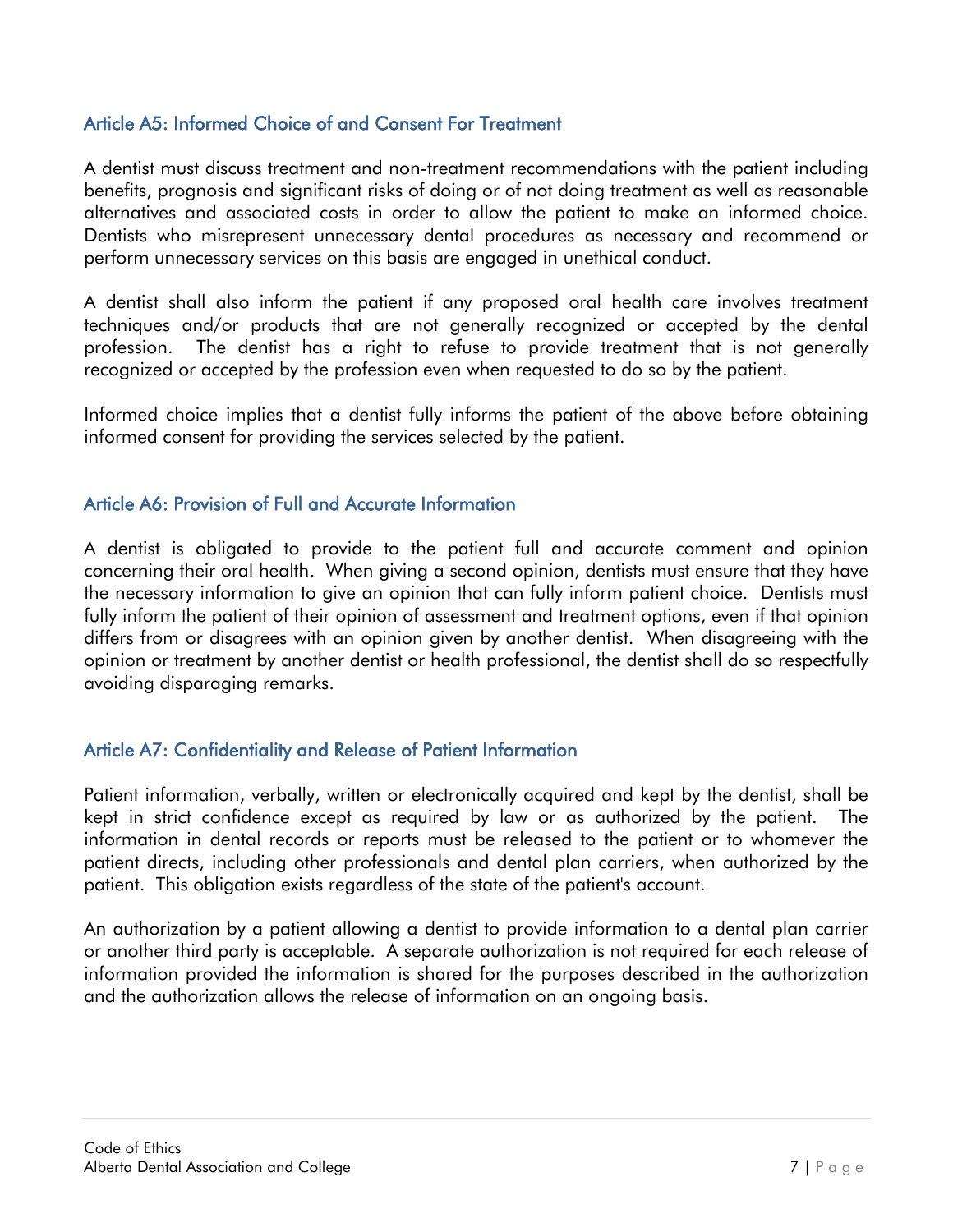#### <span id="page-7-0"></span>Article A8: Outcomes and Patient Expectations

A dentist, in the process of obtaining informed consent, should provide the patient with reasonable expectations respecting the potential outcome of care.

A dentist must not, either by statement or implication, guarantee or make unsupportable statements as to the likely success of appliances, products, procedures or treatments for a patient.

A dentist should discuss with the patient what reasonable expectations the patient may have respecting the duration and durability of those appliances, products, procedures or treatments to be provided for that particular patient.

A dentist should discuss with the patient when and under what circumstances the patient can reasonably be expected to be held financially responsible for ongoing maintenance, repairs, revisions, replacement and re-performance of professional services involving said appliances, products, procedures or treatments.

A dentist should document references to these discussions in the patient's ongoing care record.

#### <span id="page-7-1"></span>Article A9: Emergencies

A dental emergency exists if, in the professional judgment of the dentist being solicited to provide care, it is determined that a person needs immediate attention to relieve pain, or to control infection or bleeding that is threatening to life, oral cavity structure, or function. Dentists have an obligation to provide immediate care and to consult and /or refer if necessary in a dental emergency or, if unavailable, to make alternative arrangements for the patient. Beyond offering adequate follow-up by direct service or referral, such emergency intervention does not bind dentists to future treatment of emergency patients.

#### <span id="page-7-2"></span>Article A10: Provision of Care

A dentist shall not discriminate against or refuse to treat patients in a manner that is contrary to applicable human rights laws. This include, but is not limited to, refusal to treat a patient based on HIV/AIDS or Hepatitis status or any other condition defined as a disability by human rights legislation. Other than in an emergency situation, a dentist has the right to refuse to accept an individual as a patient.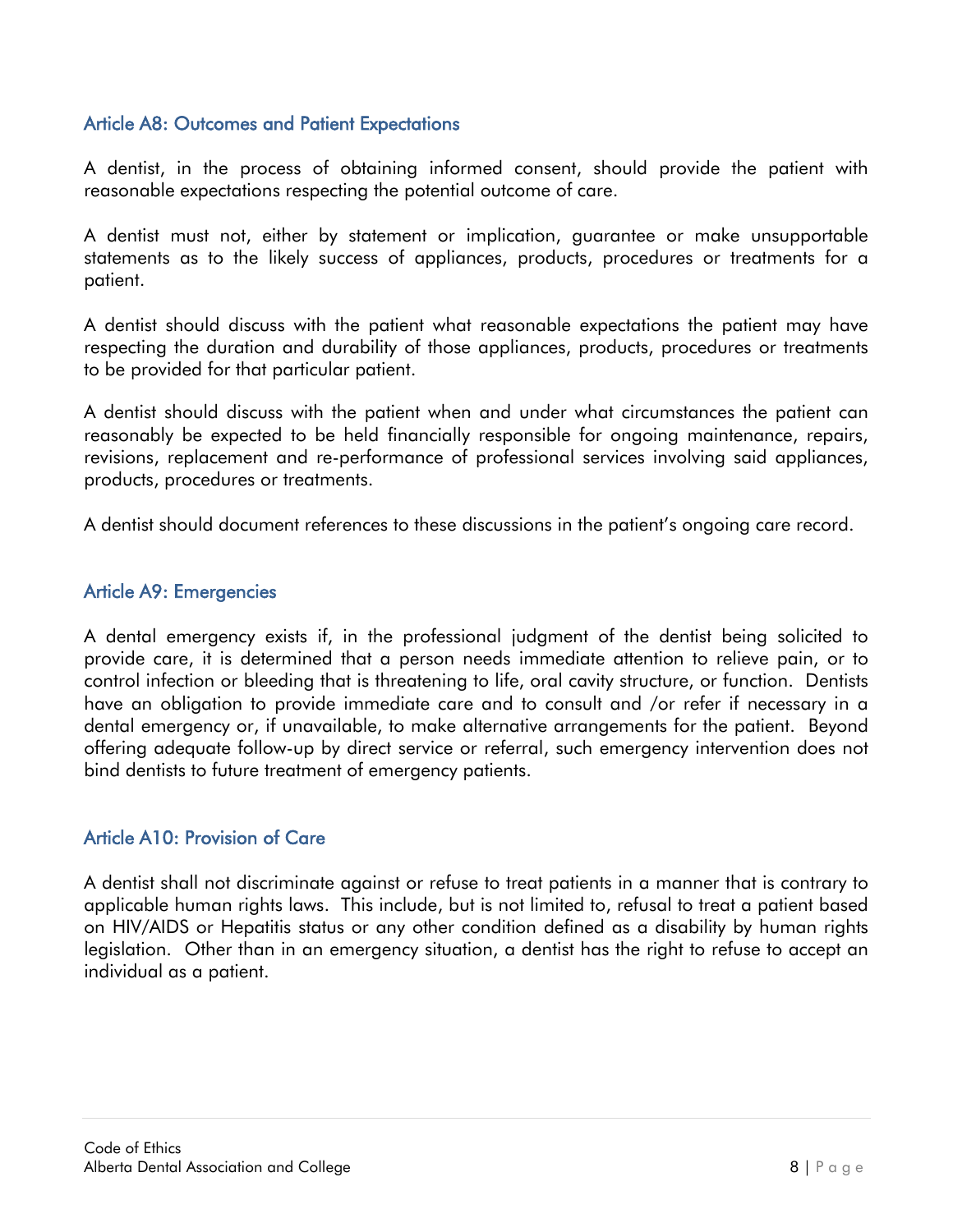#### <span id="page-8-0"></span>Article A11: Arrangements for Continuity of Care

A dentist having undertaken the care of a patient shall not discontinue that care without first having given sufficient notice of that intention to the patient, and shall endeavor to arrange for continuity of care with another dentist. Where there has been a breakdown in the relationship between the dentist and the patient, the dentist has an obligation to transfer appropriate records to the care provider who will be assuming the ongoing care of the patient. In the event of referrals, both referring and consulting dentists should ensure the patient understands the importance of continuity of care with either or both of the respective dentists.

A dentist who has provided dental care, especially care that is of an extensive or invasive nature, has the obligation to provide direct availability for the patient to contact the care provider "after hours". This "on call" or "after hours" obligation, if transferred to other professionals, must be done so with a formal agreement established through direct personal contact between the parties sharing this obligation. This transference must also be communicated to the patients receiving such care. Failure to do so breaches the dentist's obligations to provide continuity of care.

#### <span id="page-8-1"></span>Article A12: Assignment of Duties

A dentist may assign duties to those under his or her supervision in compliance with any applicable laws, ethical principles and standards of practice. In doing so, the dentist must be satisfied with the competencies and abilities of the person(s) to whom duties are assigned, and must provide appropriate supervision. A dentist's ultimate responsibility to his or her patient is not affected by the assignment of duties.

#### <span id="page-8-2"></span>Article A13: Reporting Suspected Child Abuse

A dentist is obliged to become familiar with the signs of child abuse and to report suspected occurrences of child abuse to the proper authorities in compliance with Alberta laws.

#### <span id="page-8-3"></span>Article A14: Prescribing Drugs for Self and Family

A dentist must not prescribe drugs for themselves. Dentists may prescribe drugs for family members only when indicated specifically for dental issues.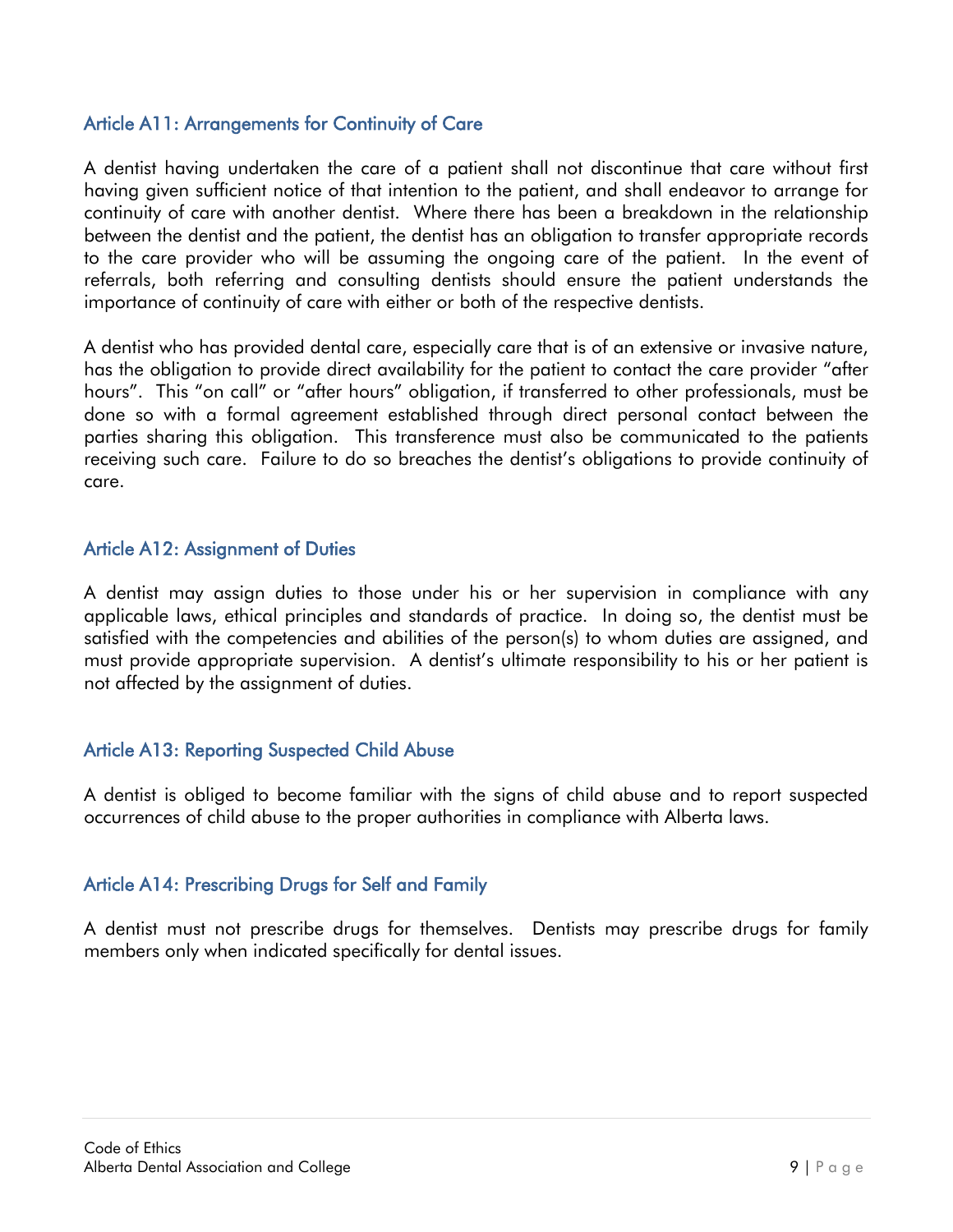### <span id="page-9-0"></span>Article A15: Product Marketing in the Dental Office

A dentist who sells or markets dental products to their patients must:

- ensure that they do not exploit the trust inherent in the dentist-patient relationship
- not misrepresent or exaggerate the value of the products
- verify that the claims about the efficacy of the dental products being made by manufacturers or distributors of the product are founded on accepted scientific knowledge and research, and
- make available to patients all information necessary for the patients to make an informed choice as to whether to purchase the products, including whether the product is available elsewhere and whether there are financial incentives for the dentist to sell the product which would not be evident to the patient.

#### <span id="page-9-1"></span>Article A16: Disclosure of Potential Conflict of Interest

A dentist who refers patients to laboratory, radiological, diagnostic or other professional service facilities separate and apart from the dentist's office and who has a direct or indirect financial interest in such facilities, shall disclose that interest to their patients in advance of such a referral.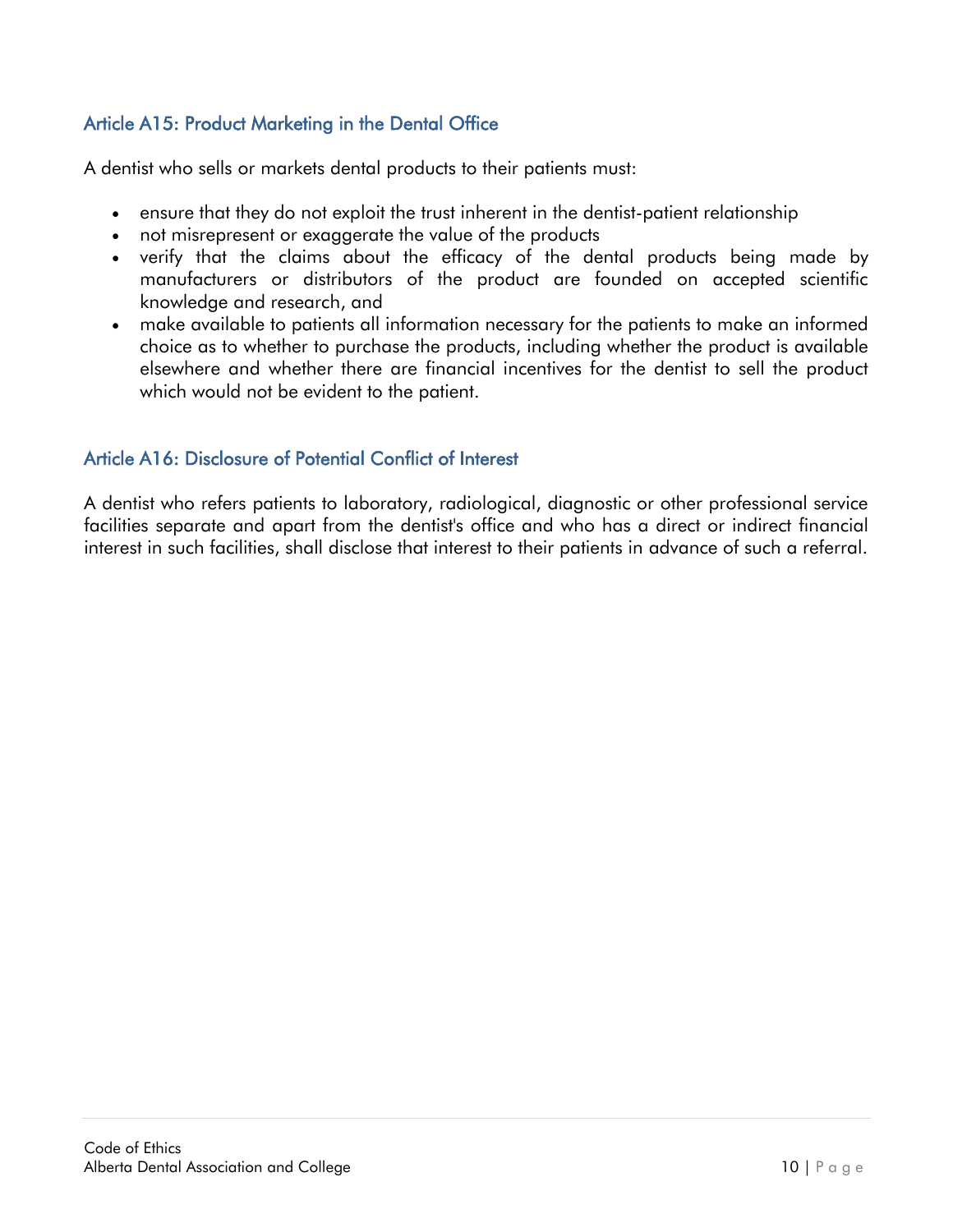## <span id="page-10-0"></span>B. Responsibilities to the Public

#### <span id="page-10-1"></span>Article B1: Representation of Qualifications, Experience, and Registration

A dentist shall represent himself or herself in a manner that contributes to the public's trust and confidence in the profession. A dentist shall not represent his or her education, qualifications or competence in any way that would be false or misleading.

#### <span id="page-10-2"></span>Article B2: Contractual Services/Practice Arrangements

A dentist, by entering into a contract with an organization or other party involving the practice of dentistry, neither reduces personal professional responsibilities nor transfers any part of those ethical or legal responsibilities to that organization or other party. A dentist may enter into an agreement with individuals and/or organizations to provide dental care and services provided that the agreement is not contrary to the Health Professions Act of Alberta, and regulations, bylaws, Code of Ethics, or standards of practice of the Alberta Dental Association and College.

#### <span id="page-10-3"></span>Article B3: Choice of Dentist

A dentist shall, at all times, respect and support the public right to choose one's own dentist.

#### <span id="page-10-4"></span>Article B4: Advertising and Promotional Activities

No dentist shall engage or be included in advertising or any form of promotional activity including all electronic advertising such as web sites which:

- a) is false, misleading, deceptive, ambiguous or fraudulent;
- b) may create unreasonable expectations in a patient or potential patient about the results that dentists, or the procedures they perform, can achieve;
- c) is incapable of objective verification;
- d) makes claims that the services are superior in quality to other dentists;
- e) expressly claims or implies that a dentist is a specialist, or has specialist training, unless the dentist is registered in a specialty recognized by the Alberta Dental Association and College; or
- f) tends to harm the dignity and honour of the profession.

Dentists involved in promotions indicating that the dentist/dental office will make a donation to a charity for a dental service provided must fully disclose the details of the charitable arrangement including how much money is being donated by the dentist/dental office, the time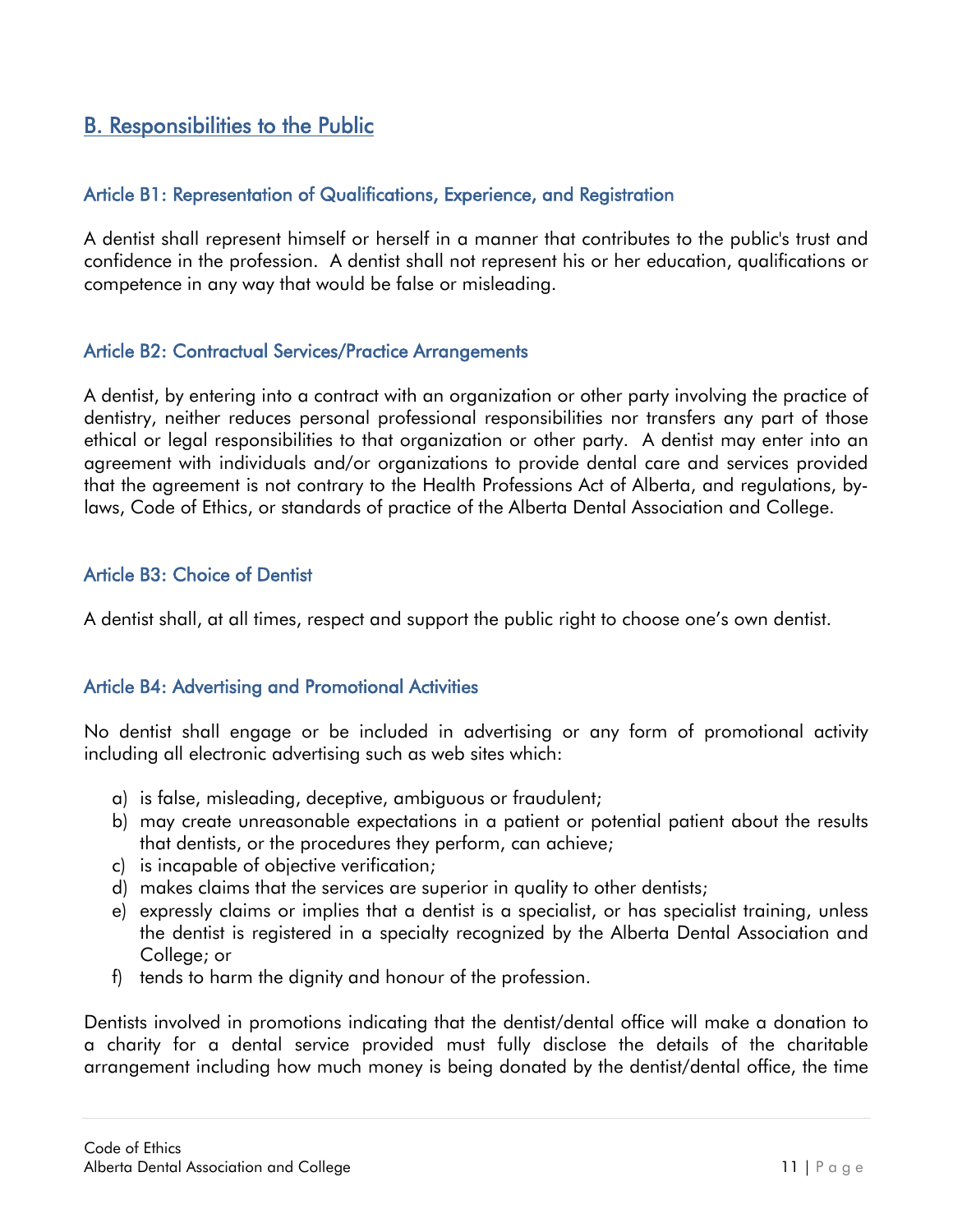frame of the promotion, whether a donation is being made for every patient who receives the dental service and who gets the tax deductible receipt.

Dentists shall not use coupons or time limited discounts as promotional material.

#### <span id="page-11-0"></span>B4.1: False, Misleading or Deceptive

In all advertising and promotional activities, statements must be avoided which:

- a) contain a misrepresentation of fact;
- b) omit a fact necessary to make the statement when considered as a whole not misleading.

Statements will be evaluated on a case-by-case basis, considering how patients are likely to respond to the impression made by the advertisement as a whole. The issue is whether the advertisement, taken as a whole, is false or misleading.

#### <span id="page-11-1"></span>B4.2: Objectively Verifiable

In all advertising and promotional activities, a dentist is not to make statements that are not objectively verifiable. Subjective statements about the quality of dental services and/or patient care raise ethical concerns. Objectively verifiable means "capable of being proven by facts independent of personal feelings, beliefs, opinions or interpretations". Expressed or implied representations that the advertised or promoted services are superior in quality to those provided by other dentists are not objectively verifiable. In particular, patients may misinterpret statements of opinion as implied statements of fact. The onus is on the dentist to be able to provide upon request, objective verification of any statements in advertising or promotional activities. A dentist shall not utilize advertising or promotional activities to publicize the equipment, material, or techniques used in their dental practice if the advertisement or promotional activity expressly represents or implies that such equipment, materials, or techniques are superior in quality to those of other dentists, or implies that superior results are achievable or that superior dental care is provided.

#### <span id="page-11-2"></span>B4.3: Articles and Newsletters

If a dental health article, message or newsletter is published or electronically communicated under a dentist's name to the public without making truthful disclosure of the source and authorship, then the dentist is engaged in making a false, misleading or deceptive representation to the public. Dentists must also ensure that such information does not give rise to unreasonable expectations for the purpose of inducing the public to utilize the services of the dentist (or third party) distributing the communication.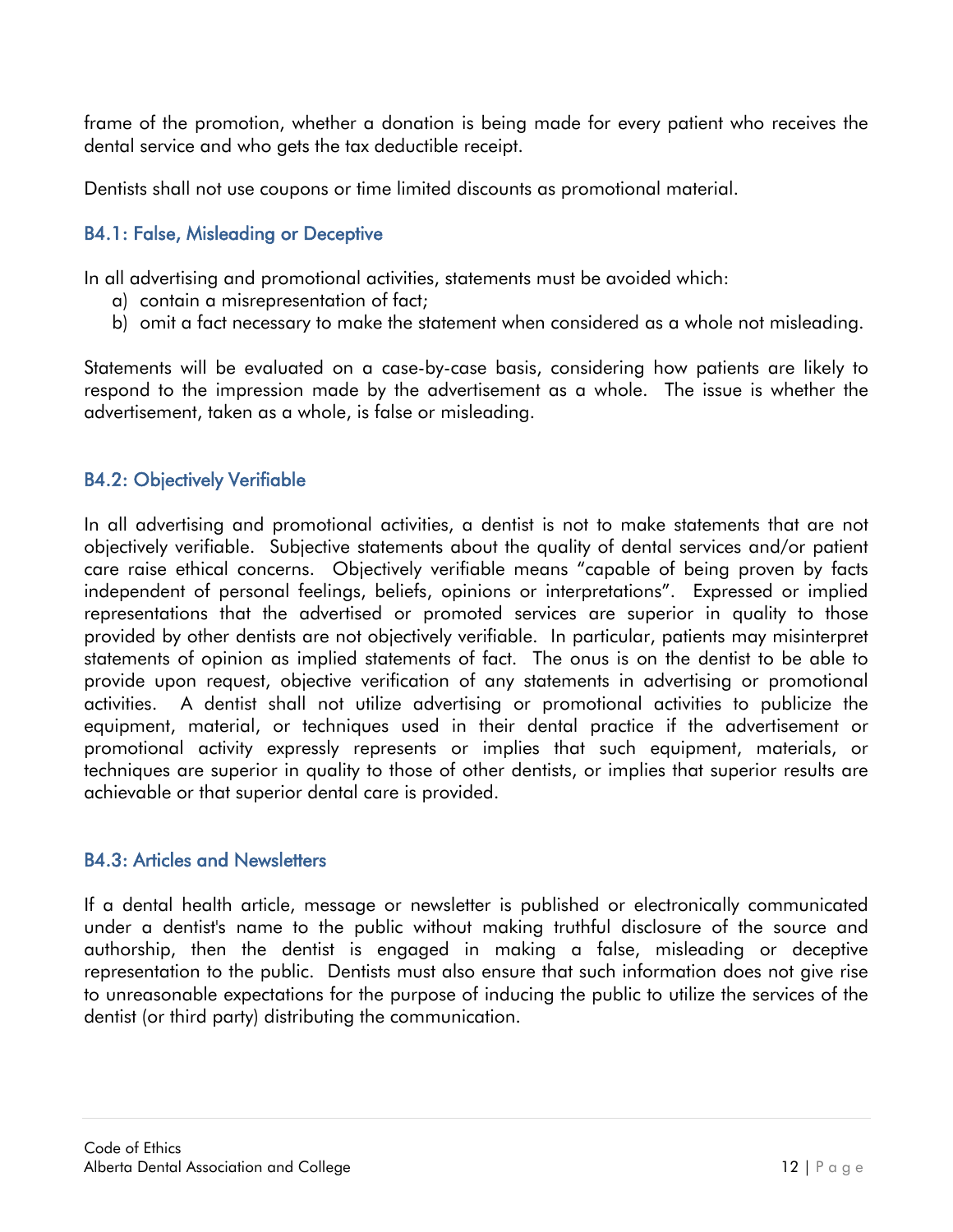#### <span id="page-12-0"></span>B4.4: Name of Practice and Trade Names

Since the name under which a dentist conducts his or her practice may be a factor in the selection process of the patient, the use of a trade name or an assumed name that is misleading or which may create unreasonable expectations is prohibited. The use of trade names is considered to be a form of advertising or promotional activity and as a result trade names must comply with all of the provisions in the Code of Ethics of the Alberta Dental Association and College applicable to advertising and promotional activities.

A dentist shall not adopt or use a trade name for a dental practice unless the Alberta Dental Association and College has approved the trade name. This requirement does not apply to trade names in use prior to the effective date of this provision which shall be established by a resolution of Council of the Alberta Dental Association and College. However, all trade names, whether or not required to be approved by the Alberta Dental Association and College, must comply with all other requirements of the Code of Ethics of the Alberta Dental Association and College. For example, a dentist using a trade name that did not require pre-approval but which is misleading, implies superiority, or implies a non-existent specialty would still be breaching the Code of Ethics of the Alberta Dental Association and College.

Any advertising or promotional activities that use a trade name for a dental practice must include the names of the individual dentists at the dental practice. This requirement applies to all dental practices that use a trade name regardless of whether the trade name was required to be approved by the Alberta Dental Association and College.

#### <span id="page-12-1"></span>B4.5: Dentists Departing a Practice

The use by a practice of the name of a dentist who is no longer actively associated with said practice may be continued for a period of time not to exceed one year. Dentists departing a practice who authorize the continued use of their name should receive competent advice on the legal implications of this action. With the permission of a departing dentist, the departing dentist's name may be used for more than one year if after the one year grace period prominent notice is provided to the public through such mediums as a sign at the office and a short statement on stationery and business cards that the departed dentist is no longer associated with the practice.

This does not authorize the practice or other dentists associated with the practice to bill under the name of the dentist who has departed the practice.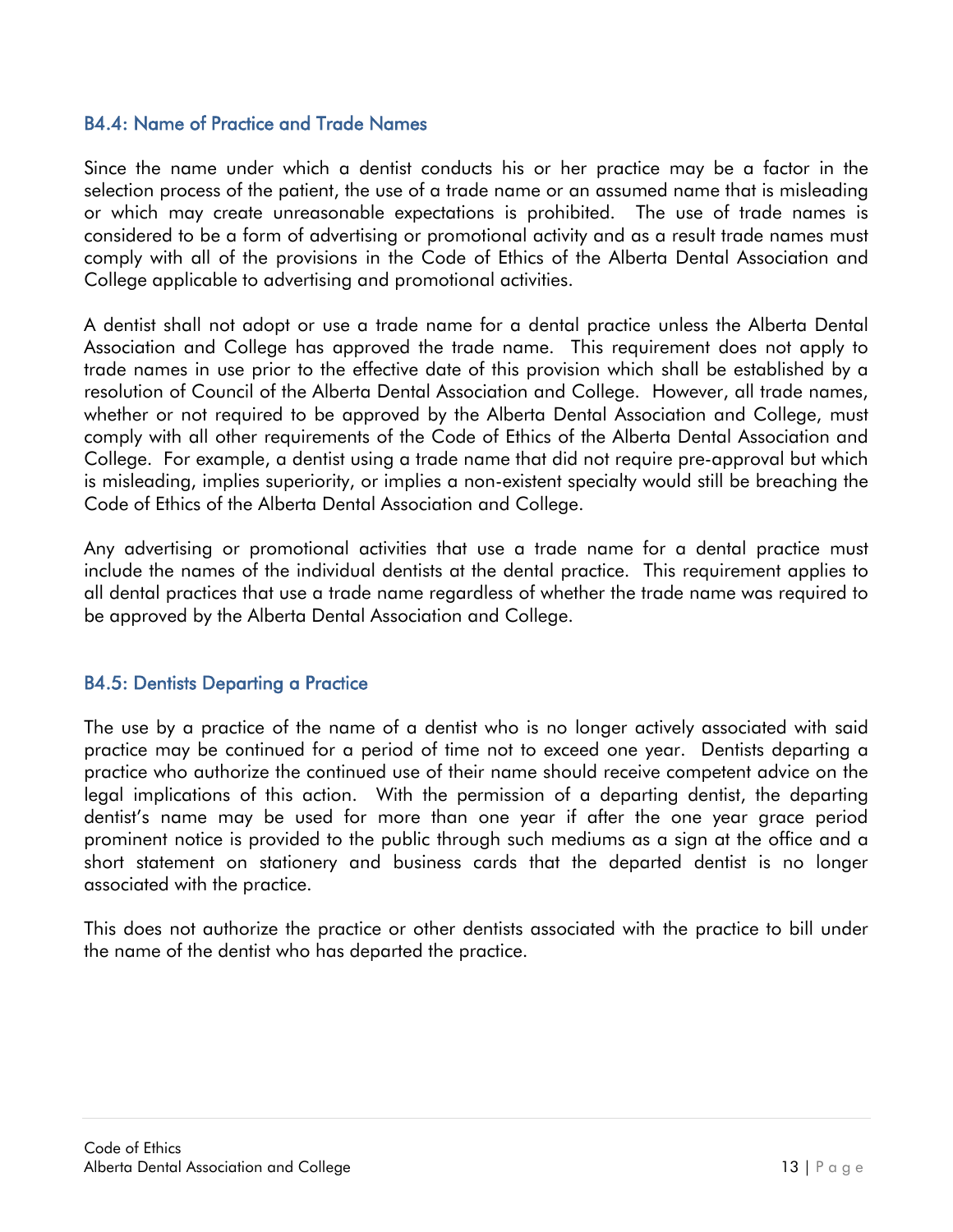#### <span id="page-13-0"></span>B4.6: Courses and Certificates

A dentist may advertise only that he or she has obtained a DDS degree, a DMD degree, or other University or College degree such as a dental specialty recognized by the Council of the Alberta Dental Association and College. No other courses and programs or dental awards can be utilized in advertising and promotional activities by or for or including any dentist(s) or dentist(s) name(s); all such advertising and promotional activities is the responsibility of the dentist(s) who must ensure that it complies with the Code of Ethics of the Alberta Dental Association and College.

#### <span id="page-13-1"></span>B4.7: Use of Titles and Announcement of Specialization

The provisions in this section are designed to help the public to make a clear distinction and an informed selection between a practitioner who has achieved specialty status and general practitioners. All members of the Alberta Dental Association and College may use the titles Doctor, Dr. and Dentist. However, only those dentists who are expressly authorized by the Alberta Dental Association and College may use any titles that imply specialty status including, but not limited to the following recognized titles for specialty areas of dental practice:

- (a) Endodontist;
- (b) Oral and Maxillofacial Surgeon;
- (c) Orthodontist and Dentofacial Orthopedist;
- (d) Pediatric Dentist;
- (e) Periodontist;
- (f) Prosthodontist;
- (g) Oral Medicine and Pathology Specialist;
- (h) Oral and Maxillofacial Radiologist;
- (i) Public Health Dentist.

A dentist must ensure that he or she only uses specialist titles if he or she is authorized to do so by the Alberta Dental Association and College. A dentist must not do anything which would lead the public to believe that specialty services are being rendered by a qualified specialist in the dental office when such is not the case.

Other than fellowships in specialties as accredited by the Canadian Dental Association and recognized by the Alberta Dental Association and College, a dentist using the attainment of a fellowship in a direct advertisement to the public is making a representation which is misleading or deceptive. Such use of a fellowship status is misleading because of the likelihood that it will indicate to the patient the attainment of a specialty status. However, when such use does not conflict with the above principles or the law, the attainment of fellowship status may be indicated in scientific papers, curriculum vitae, third party payment forms and letterhead and stationery which is not used for the direct solicitation of patients.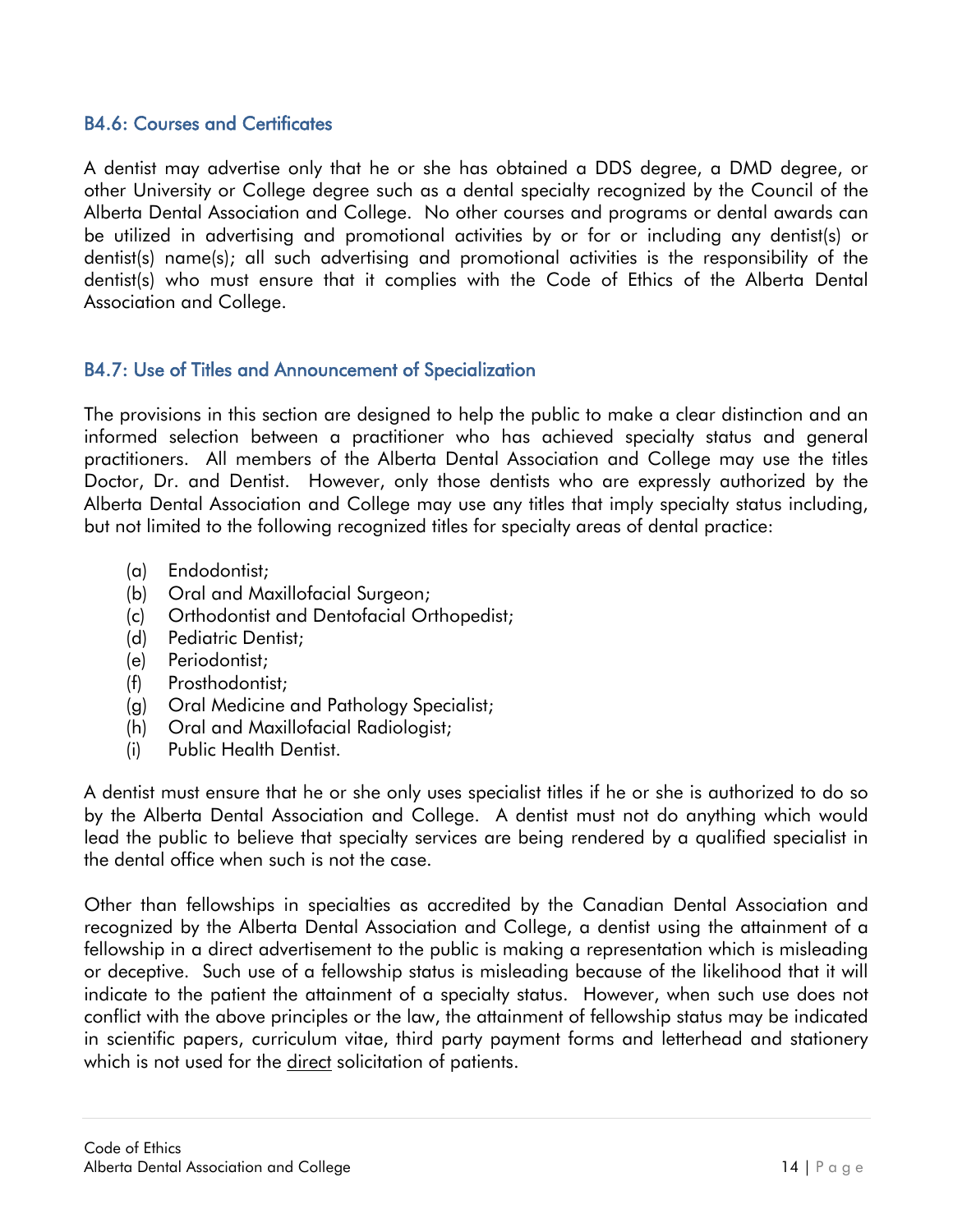In advertising and promotional activities, a dentist shall not refer to any fellowships except for fellowships in specialties as accredited by the Canadian Dental Association and recognized by the Alberta Dental Association and College.

A specialist may use advertisements and promotional activities that indicate that they are a specialist in an area recognized by the Alberta Dental Association and College. However, a specialist must ensure that any advertisements or promotional activities do not expressly represent or imply that they are specialists in areas not recognized by the Alberta Dental Association and College.

If a general practitioner is practicing in association with one or more specialists, then it is the duty of both the specialist(s) and the general practitioner to inform the patients that this dentist is a general practitioner.

#### <span id="page-14-0"></span>B4.8: General Practitioner Announcement of Services

A general dentist who wishes to announce, advertise, or promote the services available in their practice are permitted to announce the availability of those services so long as he/she avoids any communications that express or imply specialization. General dentists shall also clearly state that the services are being provided by a general practitioner. A dentist shall not announce available services in any way that will be false, misleading or deceptive. In any advertising or promotional activity for services to be provided by a general dentist, a statement that the services are provided by a general dentist must be included. A general dentist may not expressly represent or imply to the public that he/she is certified or specialized in an area of dentistry not recognized as a specialty area by the Alberta Dental Association and College.

#### <span id="page-14-1"></span>Article B5: Fees and Compensation for Service

A dentist is responsible for establishing fees for professional services performed for his or her own practice. Any fee advertising by a dentist shall be intended primarily to provide information for the public and must conform to the principles applicable to all advertising and promotional activities, as set out in Article B4.

While a dentist is entitled to reasonable compensation for services performed, a dentist shall not enter into an arrangement whereby the referral of patients results in a fee paid, a commission, a discount or other consideration to the dentist or another party.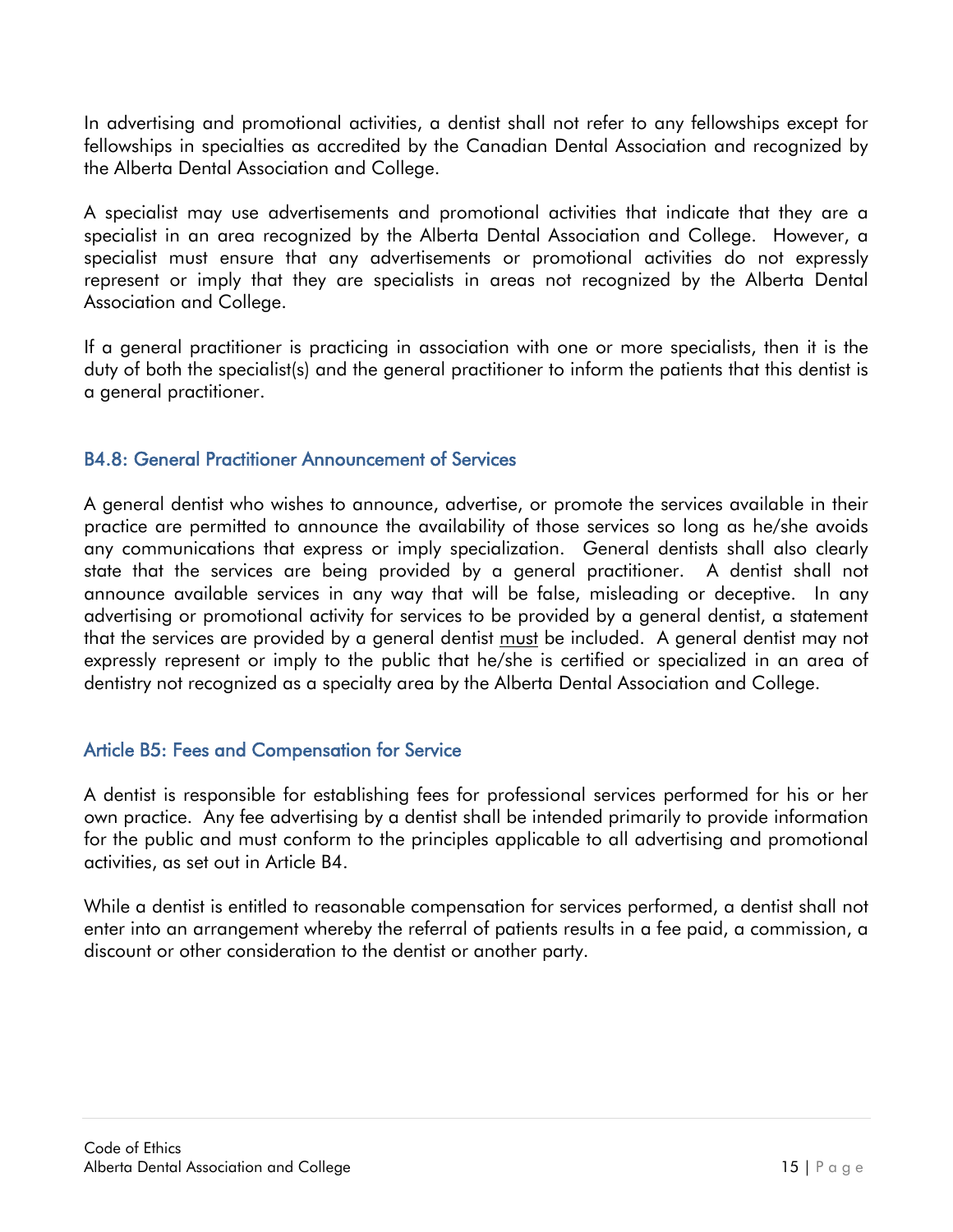#### <span id="page-15-0"></span>Article B5.1: Dental Plans and Third Party Carriers

A dentist who submits a claim form to a third party carrier reporting incorrect treatment dates, procedure codes, and/or fees charged is engaging in inappropriate billing and unethical practice. If a patient has dental benefits through a third party provider, it is also the patient's right to have alternative treatment options explained regardless of the costs or coverage. This means that the dentist shall explain alternative treatment options, regardless of what the patient's insurance plan or third party carrier will pay for. The dentist is obligated to inform a patient of the benefits, risks, disadvantages and costs of alternative dental treatment options. The patient is entitled to make an informed decision as to what is the best treatment for him or her, regardless of a third party carrier's dental coverage.

A dentist, when submitting a claim form to a third party carrier reporting incorrect treatment dates for the purpose of assisting a patient in obtaining benefits under a dental plan when benefits would otherwise be disallowed, is engaging in making false or misleading representation to such a third party. A dentist who intentionally incorrectly describes a dental procedure when submitting a claim form to a third party carrier in order to receive a greater payment or reimbursement or intentionally incorrectly makes a procedure which is not covered appear to be a covered procedure on such a claim form is engaged in making false or misleading representation to such a third party. A dentist must ensure that claims made to a third party carrier for patient care are accurate statements of the services rendered and fees charged to the patient. A dentist must not determine or direct a patient's treatment decisions based primarily on the existence or non-existence of a third party dental plan.

If the patient's third party carrier plan specifies a co-payment from the patient, the dentist providing the services for the patient must, under the conditions of the plan, engage in usual and customary business practices to collect such co-payments from the patient. A dentist is prohibited from accepting an amount in full payment of an account or charge that is less than the full amount of the account or charge submitted by the member to a third party payer. For example, if a dentist assesses a fee of \$100.00 for a dental service and the third party carrier pays 80%, if the dentist has no intention of collecting the \$20 from the patient and waives the payment of the \$20, this is considered to be misleading the insurance company since the actual fee for the service to the patient was \$80 and not \$100.